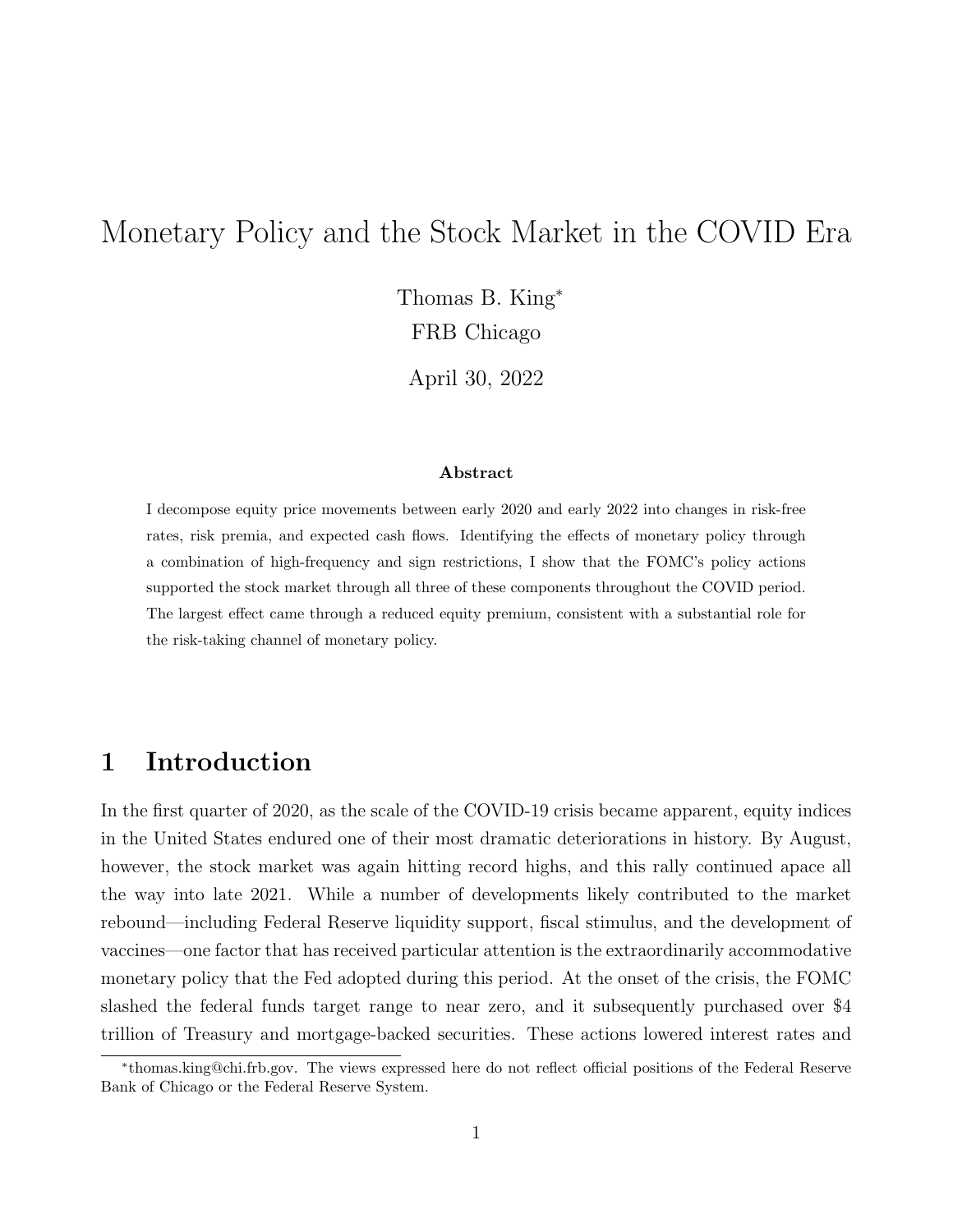supported the economic recovery, while also likely having an outsized effect on asset prices, including the prices of equities. Similarly, when policymakers began to signal the removal of accommodation around the end of 2021, equity prices sputtered.

This article unpacks these developments and examines the effect of monetary policy on the stock market during the COVID period. In general, monetary policy has three distinct effects on stock prices. First, by stimulating the macroeconomy, accommodative policy raises corporate profits, increasing the expected cash flows of equity claims. Second, by lowering the term structure of interest rates, accommodation reduces the risk-free rate at which dividends are discounted, boosting their present value. Finally, easier monetary policy may lower risk premia by helping to remove tail risk and relieving financial institutions' balance-sheet constraints, through the "risk-taking channel" (e.g., Adrian and Shin, 2010; Borio and Zhu, 2012; Jimenez et al., 2014). I ask how important each of these mechanisms was in supporting the growth of equities during 2020 and 2021.

The analysis proceeds in two steps. First, using an extension of the Campbell-Shiller (1988) dividend-discount model, where expected profits are estimated by a vector autoregression (VAR), I decompose total stock market changes in each quarter since the peak of the market in early 2020 into changes resulting from expected earnings, risk-free rates, and risk premia. Consistent with evidence from this type of model from before the COVID period, I find that most stock-market fluctuations were not primarily driven by profit expectations but rather by discount factors. Drilling down further, I find that, while declines in risk-free discount rates boosted the stock market by more than 30% at times, most of the early drop and subsequent recovery in stock prices were due to fluctuations in risk premia.

This decomposition does not tell us how much of the stock-market recovery resulted from monetary policy, since monetary policy can affect all three components of stock prices. To answer that question, the second-stage of the analysis identifies monetary-policy shocks within the VAR. The identification uses changes in Treasury yields around FOMC announcements, similar to Gertler and Karadi (2015), and sign restrictions on expected GDP and inflation, similar to D'Amico and King (2017). I use the results to construct a counterfactual scenario in which the Fed maintained medium-term yields at their pre-COVID level throughout the COVID period. The difference between the path of the stock-market in this counterfactual world and the stock-market path actually observed is interpretable as the effect of monetary policy on stock prices during this time. By this metric, at the peak of its impact in late 2020, monetary policy was boosting the value of the stock market by about 80%. This support included significant effects  $(10 - 20)$  percentage points) through risk-free rates and profits, but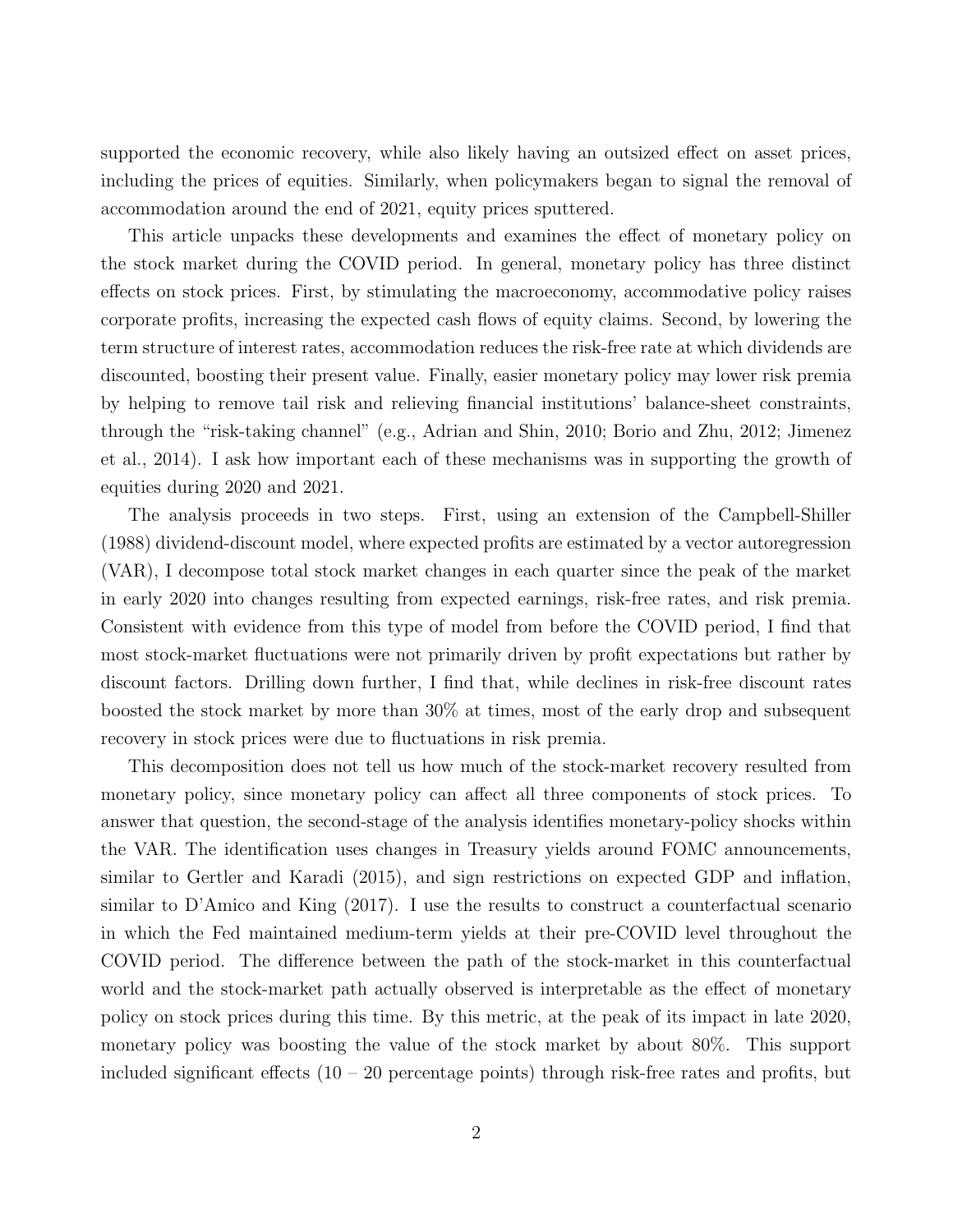the bulk of it reflected lower risk premia. Monetary support for the stock market gradually waned, and by early 2022 the market's pricing in of policy tightening was having a dampening effect on stock prices, again working mostly through risk premia.

These results are of interest for several reasons. First, they show that monetary policy was an effective tool in fighting the crisis. Although this article does not directly examine the macroeconomic effects of COVID-era monetary policy, the stock market is an important channel through which households accumulate purchasing power and businesses finance themselves, and I show that monetary policy supported it significantly. Second, however, the results highlight that monetary policy does not necessarily exert its effects through profits or risk-free rates as one might expect. Policy shocks do not have large effects on expected profits many years in the future or on long-term yields, but these distant-horizon objects are responsible for the bulk of equity valuations, especially when rates are low. Rather, my results are qualitatively consistent with previous studies, like Bernanke and Kuttner (2005), Bekaert et al. (2013), and Cieslak and Schrimpf (2019), that suggest big changes in the equity premium in response to FOMC actions and point to the importance of the risk-taking channel. Although these types of effects are sometimes ignored in high-frequency studies of monetary-policy shocks and are often absent from theoretical macroeconomic models of monetary transmission, the findings here suggest that they could at times be of first-order importance.

Several other papers have presented decompositions of the stock-market movements during the COVID crisis using various methodologies, with particular focus on the large gyration in the first half of 2020. Gormsen and Koijen (2020) and Knox and Vissing-Jorgensen (2022) use information from dividend strips, while Landier and Thesmar (2020) rely on analysts' earnings forecasts. Cox et al. (2020) use a method similar to that adopted below but with more structure on the discount rate. Broadly consistent with my findings, all of these papers conclude that the large movements in early 2020 were primarily due to discount rates. However, none of them explicitly examines the role of monetary policy in driving these changes. All of them also stop short of analyzing the significant further developments in the stock market and monetary policy through early 2022.

## 2 Unconditional Decomposition of Equity Prices

Consider an equity contract with a claim to an infinite future stream of profits  $\{\Pi_t\}$ . Let  $\delta^{(n)}$ be the risk-free discount rate for cash flows  $n$  periods ahead. We can then define the risk-free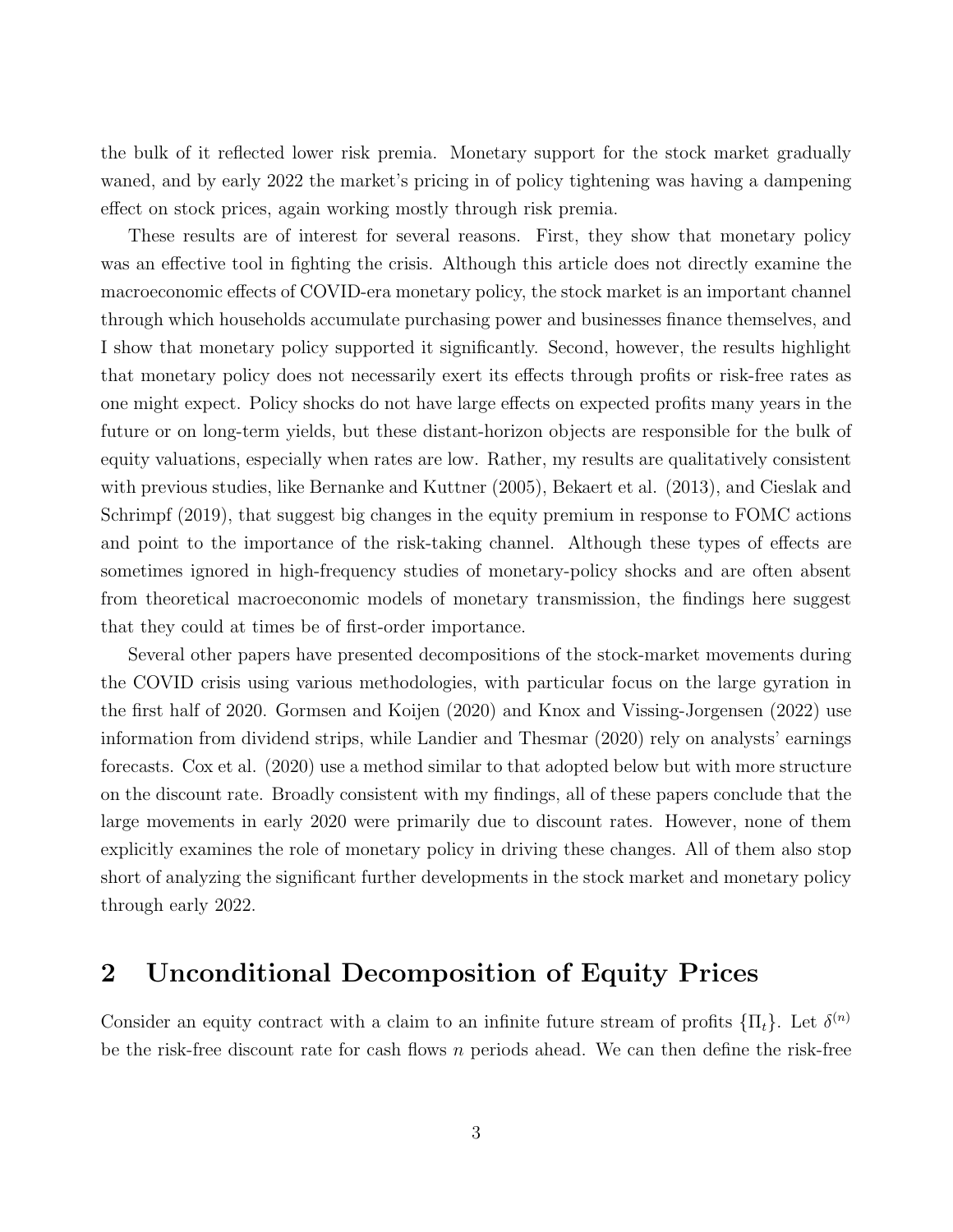present value of the cash flow stream as

$$
V_t = \sum_{n=0}^{\infty} \delta_t^{(n)} \mathcal{E}_t[\Pi_{t+n}] \tag{1}
$$

Then, letting  $p$  denote the log of the price of the equity claim, we can write

$$
p_t = \log V_t - r_t \tag{2}
$$

where  $r_t$  is the equity risk premium. This equation *defines* the equity risk premium for the purposes of this paper. It is the difference between the current price of future cash flows and their riskless discounted value.<sup>1</sup>

Substituting (1) into (2) and taking a first-order Taylor series expansion gives the approximate log change in the stock price over a period:

$$
\Delta p_t \approx \frac{1}{V_{t-1}} \sum_{n=0}^{\infty} \Delta \delta_t^{(n)} \mathbf{E}_{t-1} [\Pi_{t+n}] + \frac{1}{V_{t-1}} \sum_{n=0}^{\infty} \delta_{t-1}^{(n)} (\mathbf{E}_t [\Pi_{t+n}] - \mathbf{E}_{t-1} [\Pi_{t+n-1}]) + \Delta r_t \tag{3}
$$

This shows that stock returns can be decomposed into three parts. The first term is a change in risk-free discounting of a given expected profit stream; the second term is a change in expectations of the profit stream itself, holding the discount rate constant; and the third term is a change in the risk premium. Note that the approximation error in equation (3) only results from the nonlinear interaction between discount rates and cash flows in equation (1). The contribution of  $\Delta r_t$  to stock returns is exact in this equation.

To understand a change in stock prices over a given period, we can try to measure each of these components. The approach is reminiscent of Campbell and Shiller (1988a, 1988b), although in those papers the authors do not distinguish between risk-free discounting and risk premia. By definition, risk-free discount rates are given by  $\delta_t^{(n)} = \exp(-ny_t^{(n)})$  $t^{(n)}_t$ , where  $y_t^{(n)}$  $t^{(n)}$  is

$$
\exp[p_t] = \sum_{n} \mathcal{E}_t[M_t^{(n)} \pi_{t+n}] = \sum_{n} \mathcal{E}_t[M_t^{(n)}] \mathcal{E}_t[\pi_{t+n}] + \sum_{n} \text{cov}_t[M_t^{(n)}, \pi_{t+n}]
$$

$$
= V_t + \sum_{n} \text{cov}_t[M_t^{(n)}, \pi_{t+n}]
$$

since  $E_t[M_t^{(n)}] = \delta_t^{(n)}$ . Consequently, we can write  $r_t = \log \left(1 + \sum_n \text{cov}_t[M_t^{(n)}, \pi_{t+n}]/V_t\right)$ , consistent with the intuition that greater comovement between cash flows and discount factors should require higher expected returns and thus lower asset prices.

<sup>&</sup>lt;sup>1</sup>If  $M_t^{(n)}$  is the stochastic discount factor for cash flows n periods hence, then under no-arbitrage stock prices are given by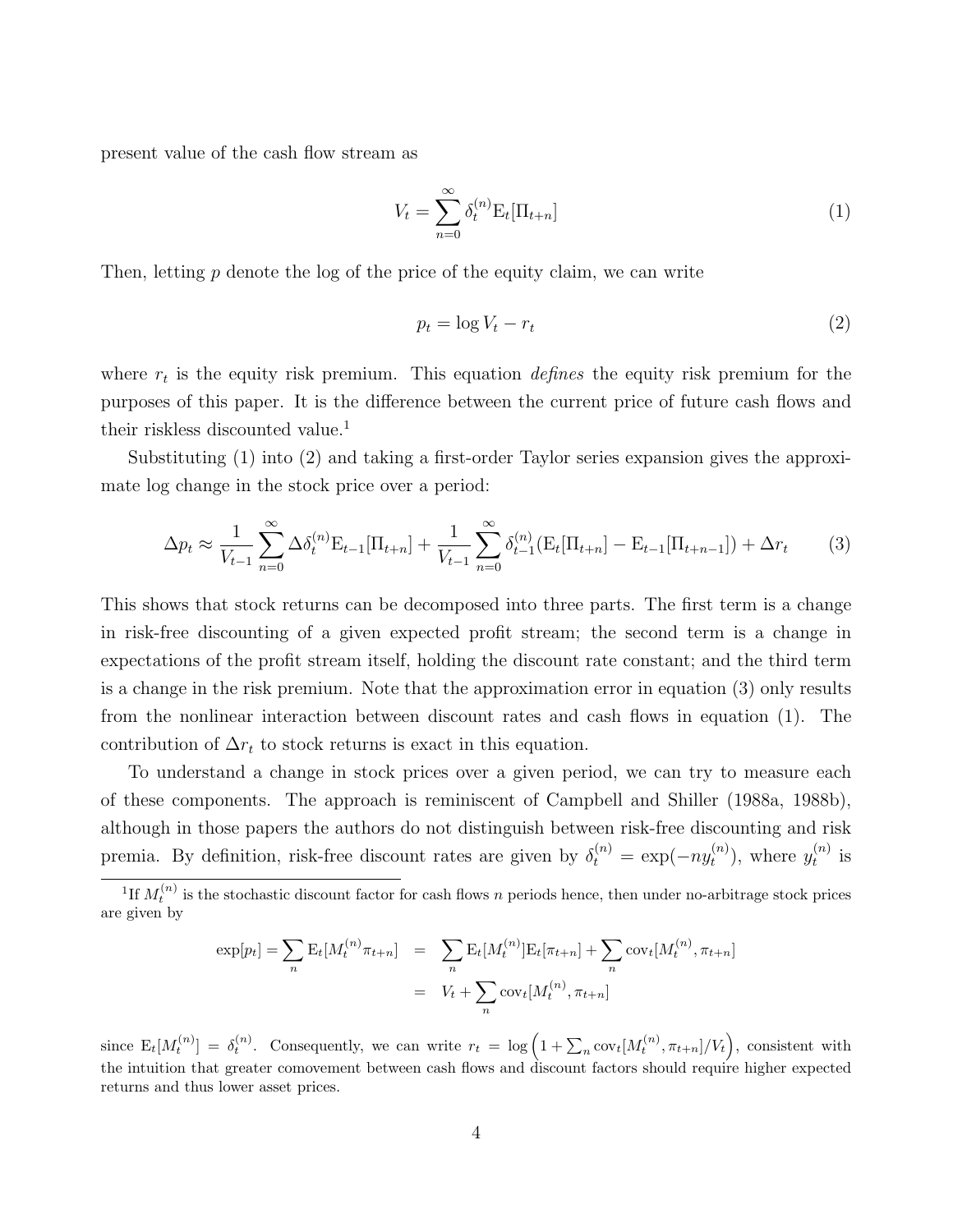the zero-coupon riskless bond yield. So risk-free discount rates  $\delta_t^{(n)}$  $t_t^{(n)}$  can be computed directly from the nominal Treasury curve. To measure expected profits, I follow Campbell-Shiller and use forecasts from a VAR model. The same VAR will be used to identify and trace out the dynamic effects of monetary policy shocks, discussed in the next section.

The VAR includes measures of stock prices, profits, and yields. I assume that all variables contain a long-run component that is linear in the far-forward bond yield  $f_t^*$ , defined as

$$
f_t^* \equiv \lim_{n \to \infty} n y_t^{(n)} - (n-1) y_t^{(n-1)}
$$
\n(4)

The assumption that  $f_t^*$  constitutes a common trend in profit growth, interest rates, and stock prices solves a couple of practical problems. First, it handles the apparent non-stationarity of bond yields over the sample. Second, it allows me to deal with the troublesome possibility that if the long-run growth rate of corporate profits is greater than the long-term bond yield then the summation in equation (1) does not converge. That is, if investors expected the economy to grow faster than their discount rate in the long run they would bid up current stock prices to an infinite value—which, of course, we do not observe in the data. It must therefore be the case that  $\lim_{n\to\infty} E_t[\Delta \log \Pi_{t+n}] < f_t^*$  at all points in time, and I impose this restriction in the estimation.<sup>2</sup> Detrending growth by the far-forward rate still allows for an unobserved stochastic trend in the levels of profits and equity prices.

The specific variables used in the VAR are two quarterly lags of the log Wilshire 5000 Full Cap price index, log after-tax corporate profits from the NIPA data, and 1-, 5-, and 30-year bond yields from the Gurkayak-Sack-Wright (2007) dataset. I measure the far-forward rate as the longest available one-year forward, which is the one ending 30 years in the future; effectively, this assumes that all transitory shocks have negligible effects beyond a 29-year horizon. The model is estimated on data from 1990:1 through 2022:1. Yields and stock-price data are measured as of the *middle* of each quarter (February 15, May 15, etc.). Given that we will need daily observations of these series, this timing convention makes sense because it lines up asset prices with the mid-point of the period over which profits were accrued for each observation. It is also convenient intra-quarter timing for studying the pandemic, which began to affect asset markets just after the middle of the first quarter of 2020, and it aligns well with the schedule of the Survey of Professional Forecasters, which will be used below.

Using the observed yield curve and VAR-based profits forecasts at each point in time, I

<sup>2</sup>Specifically, I assume that the steady-state profit growth rate is 100 bp per year less than the far forward rate (a value that is not rejected by the data). Because the steady-state is so far away, however, the exact value used makes little difference in the calculations that follow.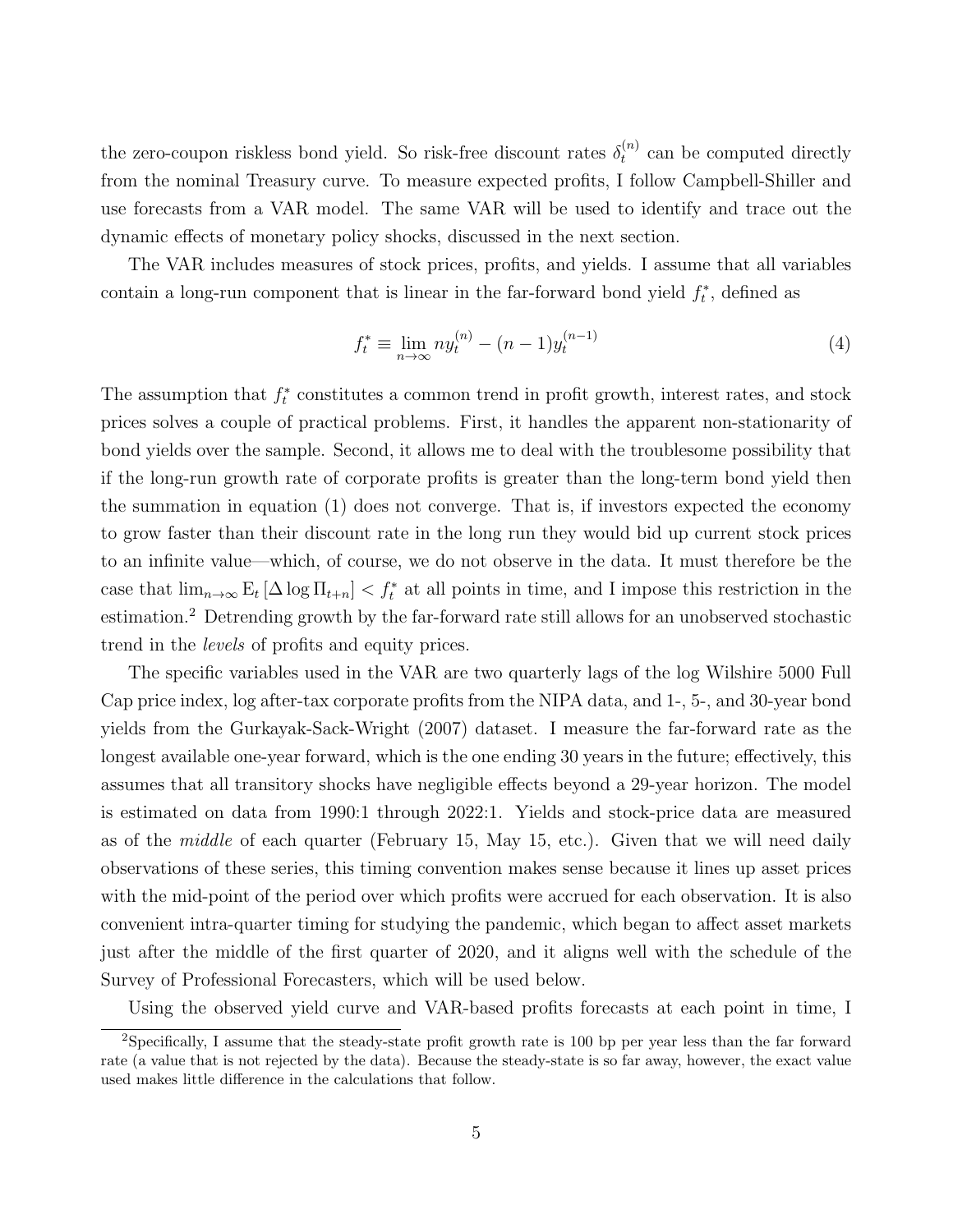compute the first two sums in equation  $(3)$  through 800 quarters in the future.<sup>3</sup> Based on these calculations, Table 1 shows the decomposition of log changes in the stock market since February 2020, just before the pandemic began to weigh on U.S. markets. I focus on four subsequent points in time: (a) May 2020, in the immediate aftermath of the shock; (b) August 2020, by which point stock prices had recovered to their initial levels and medium-term Treasury yields were near their lowest point; (c) November 2021, by which point the economy and the yield curve had largely recovered to pre-pandemic levels and the stock market was near its local peak; and (d) February 2022, after the FOMC had signaled its plans to remove the accommodation it had provided (but before the actual removal had begun).<sup>4</sup> For reference, the blue lines in Figure 1 show the observed paths of stock prices and Treasury yields.

### [TABLE 1 ABOUT HERE]

#### [FIGURE 1 ABOUT HERE]

Between February 15 and May 15, 2020, the Wilshire Index declined 15.8% on net, corresponding to a change in log prices of -0.172. (This net drop represents a partial recovery from the market's nadir in late March, which the model does not see, given the frequency of the data.) Meanwhile, as can be seen in the top panels of Figure 1, the yield curve fell significantly in response to accommodative monetary policy and expectations for lower nominal growth, with the 5-year yield, for example, dropping by 105 basis points. The effect of the decline in the yield curve, all else equal, was to boost stock prices; the calculation shows that lower yields raised log stock prices by 0.347. However, this improvement was almost entirely offset by an increase in risk premia that dragged log stock prices down by 0.306. Thus, on balance, discount factors had little net impact on the stock market during this three-month period. The net drop in the market could essentially be accounted for by the 0.187-point decline in profit expectations, consistent with the results of Landier and Thesmar (2020).

A similar story worked in reverse between May and August 2020. Yields rose a bit, undoing about 11 percentage points of the risk-free discounting effects, while risk premia declined, pushing stock prices up by a roughly offsetting amount. Meanwhile, expected profits recovered

 $3B$ eyond the 30-year maturity, where data are not available, I assume that yields converge smoothly from 30-year spot rates to  $f^*$ .

<sup>&</sup>lt;sup>4</sup>The sample ends just before the large stock-market drop associated with the Russian invasion of Ukraine in late February.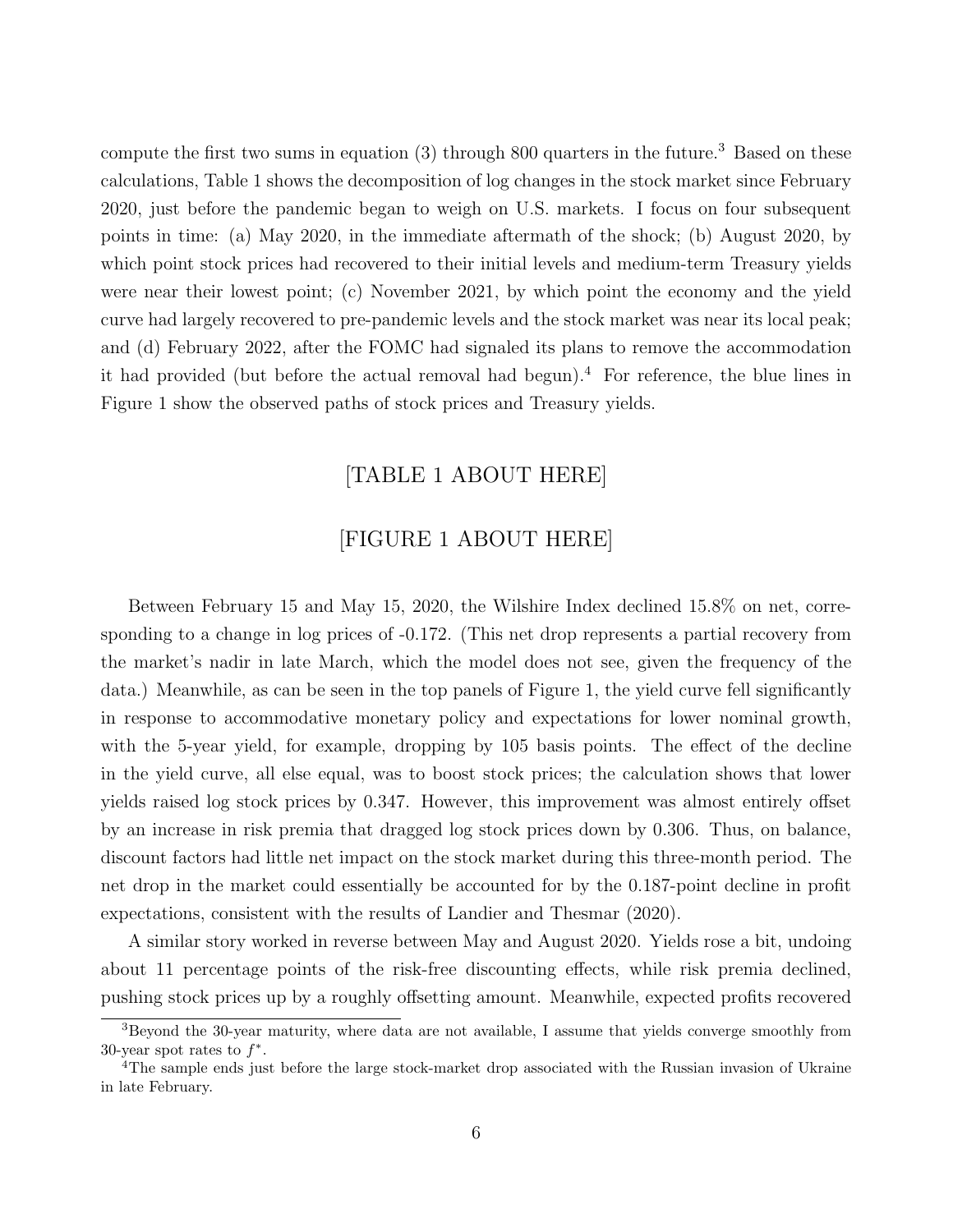considerably. The result was a stock market that was left in almost exactly the same place it had been six months earlier, albeit embedding a substantially different mix of risk-free discount rates and risk premia.

Over the next year and a half, the stock market rose an additional 41% (0.340 log points). The model shows that very little of this growth can be attributed to higher expected profits, while the discounting effect of the rise in yields worked to *lower* equity prices by about 20% during this time. However, a decline in risk premia had dramatic effects in the opposite direction. According to the model, risk premia went from subtracting 0.167 from log stock prices in August 2020 (relative to the February 2020 level) to adding 0.352 in November 2021. In other words, by November 2021, the equity premium had fallen to a significantly lower level than it had been at before the pandemic began. Indeed, the falling equity premium can account for the entirety of the net increase in stock prices between early 2020 and late 2021.

Finally, the last row of the table shows where the stock market ended in February 2022. Over the last quarter of the sample, yields rose significantly in the wake of persistent inflation and expectations for the removal of policy accommodation. Indeed, except for very short maturities, the yield curve exceeded its level two years prior. Consequently, risk-free discounting subtracted substantially from stock prices. A small increase in risk premia also contributed to the decline during this quarter. The model projected strong growth in corporate profits, offsetting some of these effects. (Since all cash flows in the model are nominal, they increase with higher rates of inflation, all else equal.) Nonetheless, on net, the stock market fell about 7%, driven by the increase in discount rates.

## 3 Identifying the Effects of Monetary Policy

I next ask how much of the changes in equity prices documented above can be explained by monetary policy during the COVID period and through which channels. As noted earlier, monetary policy affects all three components of equity returns: corporate profits, risk-free discount rates, and risk premia. To examine how each of these components changed, the strategy will be to consider a counterfactual world in which policy held medium-term interest rates constant throughout the COVID period.

In order to simulate the effects of a counterfactual monetary-policy path, we need to identify monetary-policy shocks in the VAR. To do this, I adopt a version of the "external instruments" approach used by D'Amico and Farka (2011) and Gertler and Karadi (2015). In particular, I assume that the changes in Treasury yields on FOMC days are systematically related only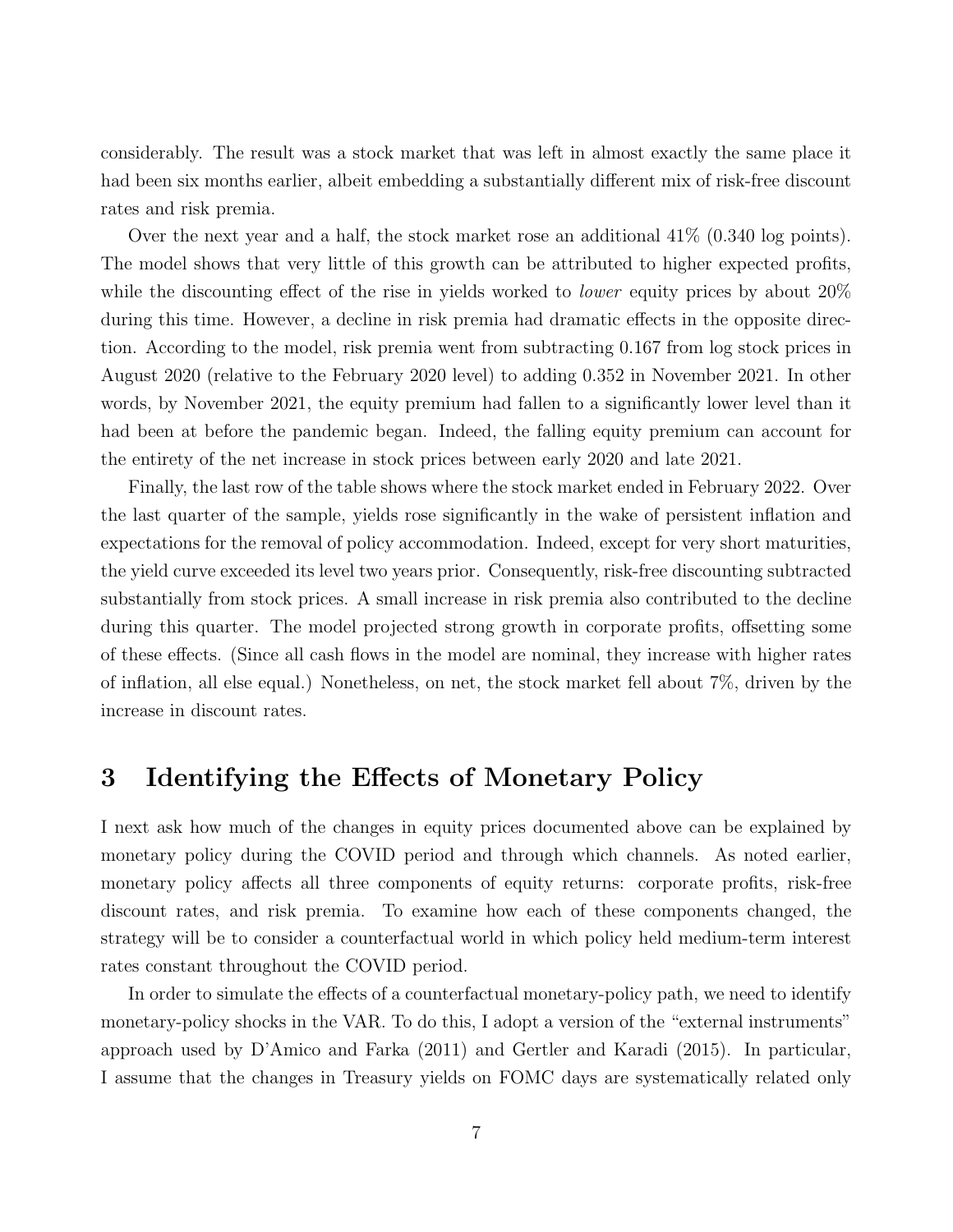to information about monetary policy. The set of days I use includes the final days of all regularly scheduled FOMC meetings over the 1990-2022 sample, plus unscheduled meetings where a statement was issued. Using a smaller set of event days that excludes observations with potentially confounding large market moves gives similar results. I accumulate these changes to the quarterly frequency. To be consistent with the timing of the data in the rest of the exercise, I accumulate from the middle of each quarter (so, for example, the surprise associated with Q2 2020 is the sum of the FOMC-day shocks between February 15 and May 15, 2020). The implicit assumption in doing this will be that any policy announcements in the second half of a calendar quarter do not have an effect on profits until the following quarter—i.e., there is a transmission lag of up to six weeks.<sup>5</sup>

If there were only one type of monetary-policy shock, the changes in yields on FOMC announcement days would be sufficient to identify its effects. However, Nakamura and Steinsson (2018) and others have argued that monetary policy communications convey different types of signals. In particular, they may reveal the Fed's private information about future economic performance to the market. To sweep out these effects, I follow D'Amico and King (2017) and impose on expected GDP and inflation sign restrictions that can only be consistent with exogenous policy shocks, not with information shocks. Similar approaches combining high-frequency rate movements with sign restrictions on the stock market have been taken by Matheson and Stavrev (2014), D'Amico et al. (2016), and Jarocinksi and Karadi (2020). Those papers impose restrictions on stock prices themselves, rather than on direct measures of expected or realized macroeconomic performance. It is indeed difficult to think of reasons that stock prices should fall in response to accommodative policy shocks, since, as discussed above, all three components of stock prices should respond positively to such shocks. However, the effects of *information* shocks on stock prices are ambiguous because risk-free discounting and profits move in opposite directions in response to such shocks while the effects on risk premia are unclear. It is thus likely that sign restrictions on stock prices alone are not adequate to isolate exogenous policy innovations. The D'Amico-King sign restrictions, in contrast, ensure that information shocks are excluded.

In detail, the estimation of the monetary-policy shocks proceeds in four steps. First, I estimate the VAR described in Section 2 and extract the vector of residuals. Second, I find the changes in 1-, 5-, and 30-year bond yields, log equity prices, and far forward rates on

<sup>5</sup> In practice nearly all FOMC meetings in the second halves of calendar quarters occur near the end of the quarter. For example, the second FOMC meeting of the year is typically in the third week of March. Thus, the practical effect of the timing assumption is to enforce a lag of only about two weeks between monetary policy shocks and corporate profits in most quarters.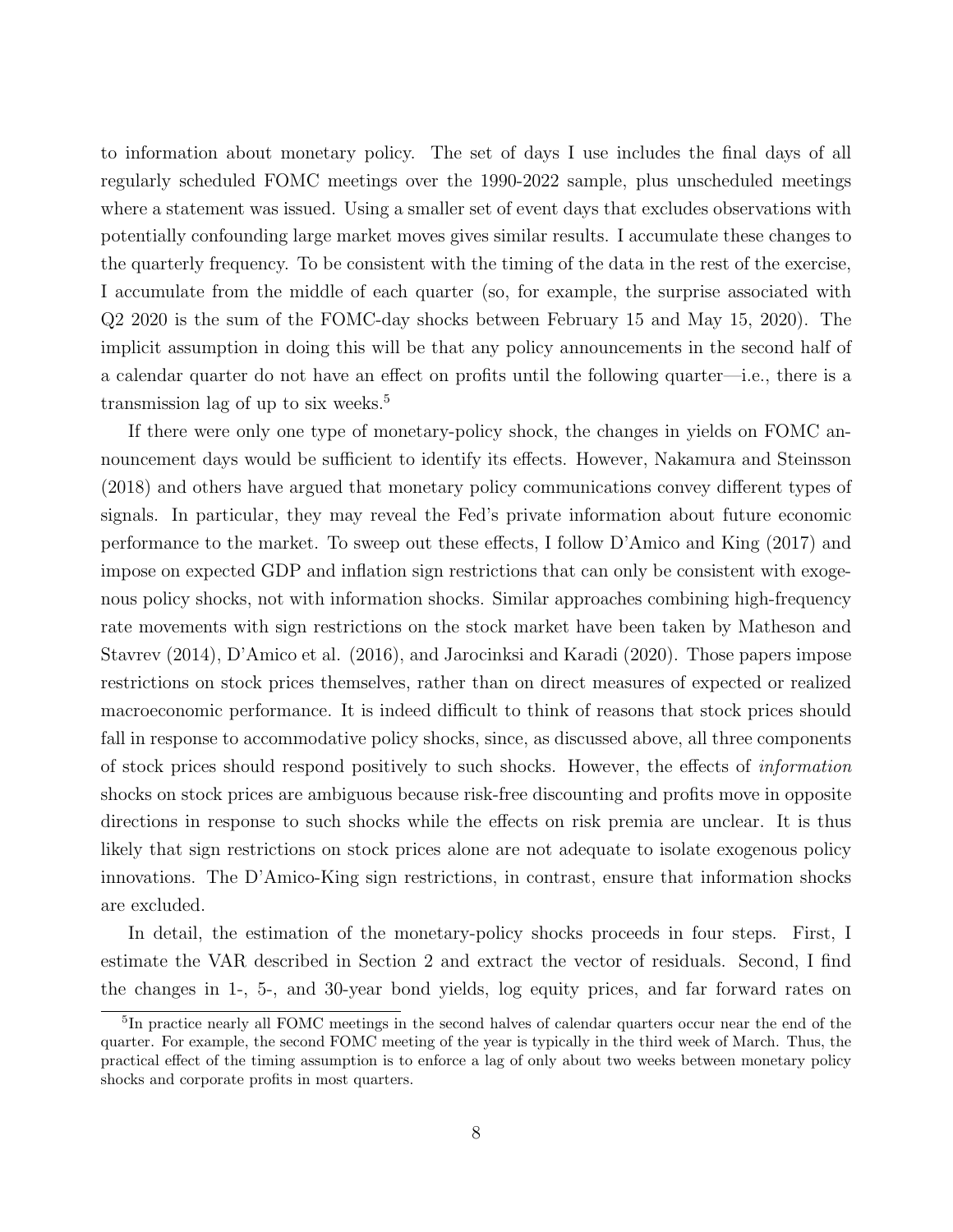FOMC days, accumulated to a quarterly frequency, as just described, and I calculate quarterly revisions in one-year forecasts of real GDP and CPI inflation from the Survey of Professional Forecasters (which is conducted around the middle of each calendar quarter). I collect all of these innovations in a single vector and calculate its covariance matrix **S** over the sample. Third, I identify effects of a monetary-policy shock by drawing matrices  $M_i$  such that  $M_i'M_i = S$  for each *i*. Letting  $\mathbf{m}_i$  denote the first row of  $\mathbf{M}_i$ , I keep only 100,000 draws that satisfy the following conditions:

- The elements of  $m_i$  corresponding to the changes in 1- and 5-year bond yields on FOMC days have the same sign.
- The element of  $\mathbf{m}_i$  corresponding to the change in  $f^*$  on FOMC days is zero.
- The elements of  $m_i$  corresponding to revisions to GDP and inflation forecasts have the opposite sign of the elements corresponding to changes in 1- and 5-year bond yields.

The logic behind the first restriction is that, particularly during periods of unconventional monetary policy, policy actions may work on different segments of the yield curve. A shock that lowers short-term rates but raises medium-term rates, or vice versa, cannot unambiguously be considered an easing shock. The second restriction is consistent with the idea that monetary policy does not have long-run effects, either on expected short rates or on risk premia. The third restriction rules out information effects.

Finally, I estimate the multipliers on the monetary-policy shocks, which will be the key objects needed to conduct the counterfactual exercise. For this purpose, I largely follow Gertler and Karadi (2015). Like them, I take a medium-term bond yield—in this case, the 5-year—to be the indicator of the monetary-policy stance. The five-year yield has a correlation of 93% or higher with all other yields across the curve. It is affected significantly by changes in the contemporaneous target rate, expectations for the medium-term path of that rate (such as might result from forward guidance), and term premia that can be affected by QE or changes in rate volatility. Consequently, unlike very short-term or very long-term rates, it is likely to capture the effects of the full array of monetary-policy tools.<sup>6</sup> I estimate the monetarypolicy-shock multipliers by regressing all of the elements of the draws  $m_i$  on the element of  $m_i$ corresponding to FOMC-day change in the the five-year yield.

Strictly speaking, the shocks identified are only the changes due to information released on FOMC days. Of course, the total effect of monetary policy includes the flow of information that

<sup>6</sup>That said, the results below also generally hold if one-year yields are used as the measure of policy.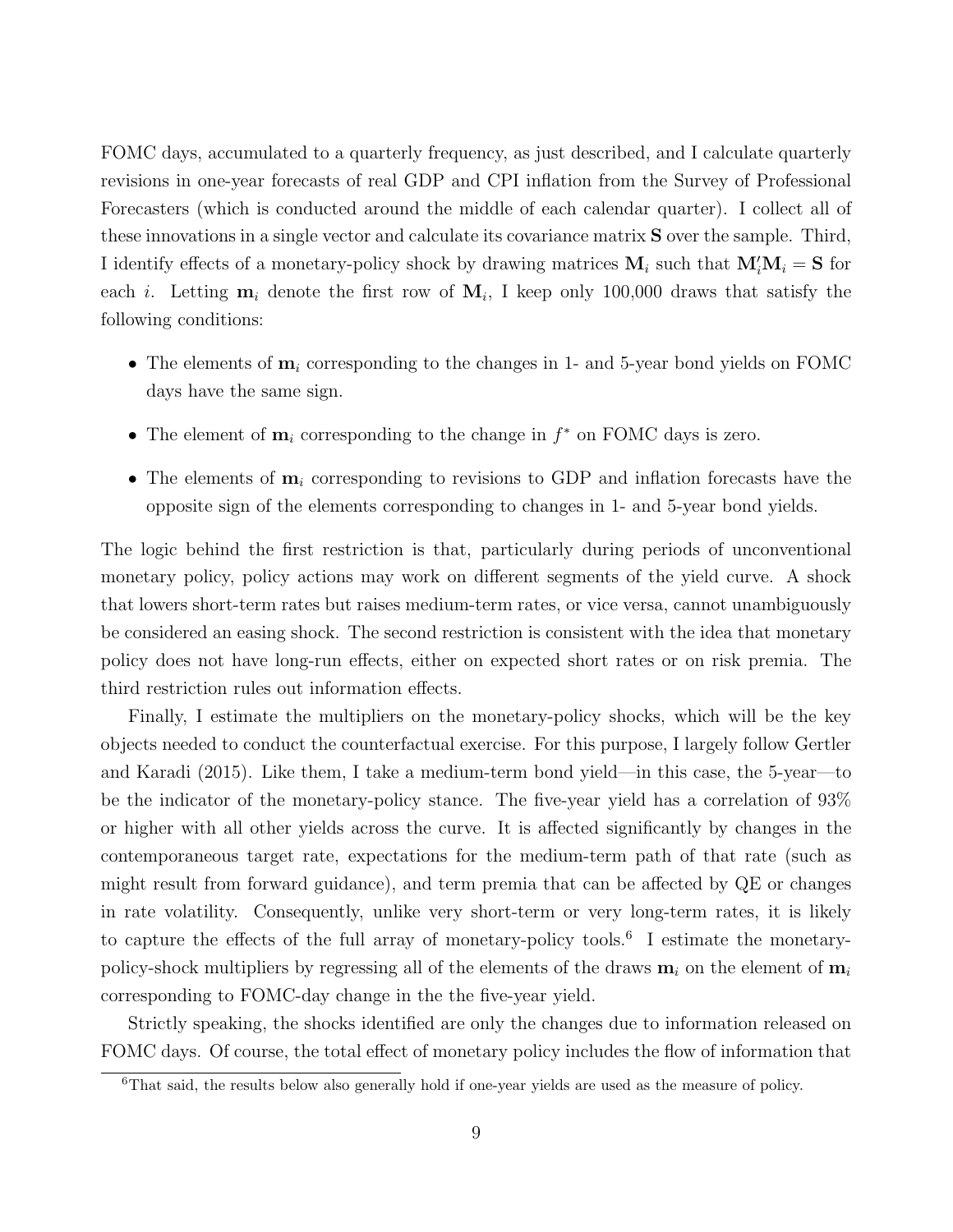takes place through communications outside of these days as well. However, for the purposes of the counterfactual exercise below, it is not necessary to find the sum of all monetary policy shocks that occurred within any given quarter. All that is needed is the vector of multipliers identified from the procedure above. The maintained assumption is that monetary-policy shocks involve these same multipliers on yields, equities, and profits whether they occur on FOMC days or not.

## 4 Counterfactual Simulation

Based on the results of the structural identification, I calculate the series of quarterly monetary policy shocks that would have been sufficient to keep the five-year yield at the February 2020 level throughout the COVID period. Since observed yields fell dramatically, these are, on average, tightening shocks. The red lines in Figure 1 show the paths of yields and the stock market in the counterfactual scenario where these shocks are applied. By assumption, the counterfactual 5-year yield is flat at a value of 1.39%. Given the multipliers on policy shocks, the 1-year yield must first rise and then decline slightly from its initial value of 1.5% in order to be consistent with a flat 5-year path. Thus, the scenario imagines a monetary policy that kept the short-end of the yield curve approximately stable around its initial value during this time. In contrast, the counterfactual path for the 30-year yield is not much different from the actual path, reflecting the fact that the estimated multipliers on monetary shocks are relatively modest at the long end. Though it appears small on the scale of the graph, the policy shocks do raise the 30-year yield by about 30 basis points throughout most of the simulation. Nonetheless, the model attributes most of the observed movements in long-term yields during this time to non-monetary factors.

The red line in the bottom panel of Figure 1 shows the model-implied counterfactual path taken by the stock market during this period. If policy had held the five-year rate at 1.39%, rather than allowing it to fall to 0.35% as it did in reality, the model implies that the stock market would have fallen by 43% on net between February and May of 2020—more nearly three times the decline actually observed. Moreover, under this scenario stocks would have only very gradually recovered and only exceeded their February 2020 value in the fourth quarter of 2021. However, in the first quarter of 2022, the effects of (anticipated) monetary policy tightening, reflected in yields that exceeded their pre-COVID values, exerted a negative effect on the market; here the counterfactual value is about  $11\%$  higher that the observed value. Looked at another way, the solid line in Figure 2 shows the proportion by which observed stock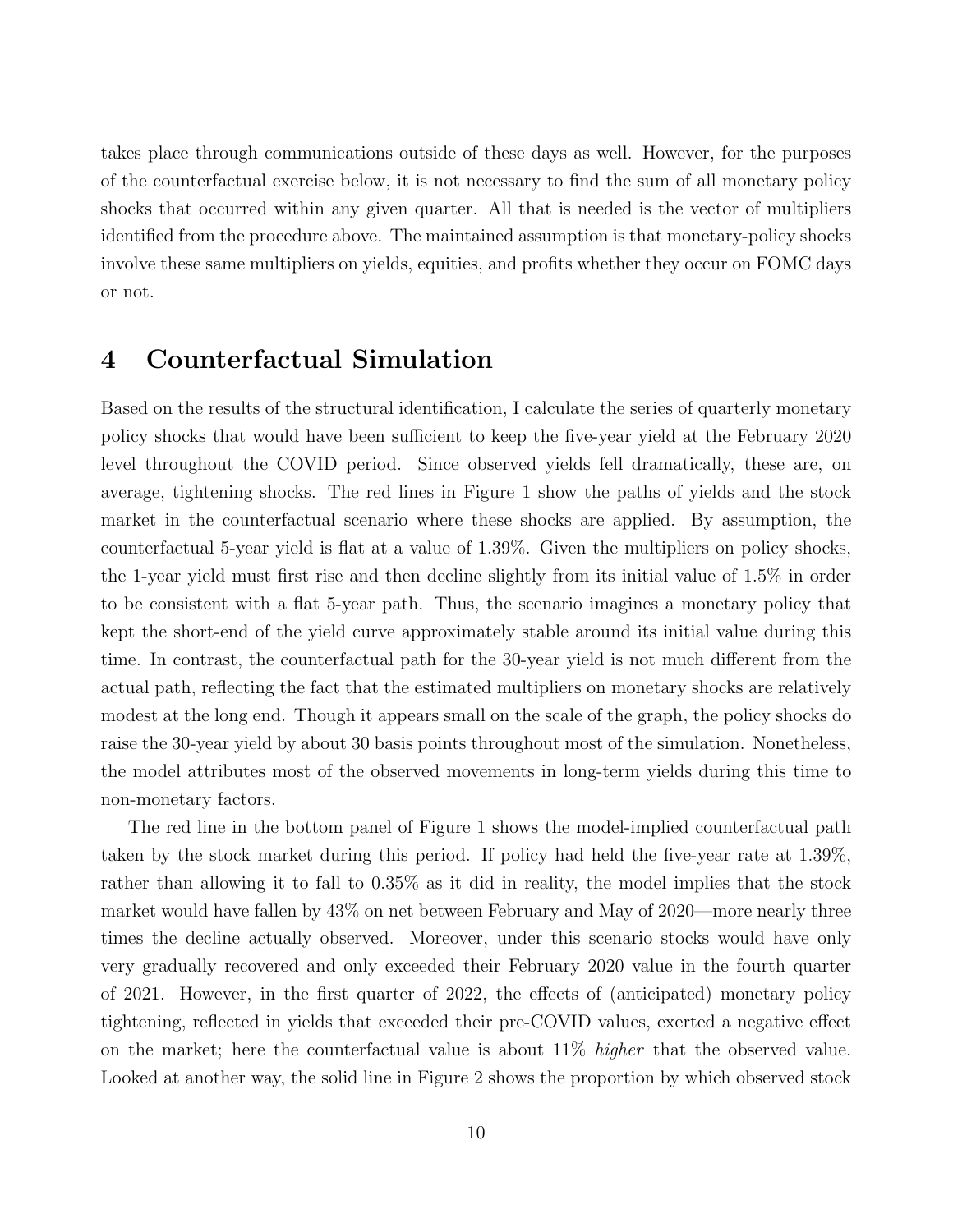prices exceeded the model-implied counterfactual values (the percentage difference between the blue and red lines in Figure 1), a measure of the size of support that policy easing during the pandemic was providing to the stock market. The figure shows that, at the peak of this support in late 2020, policy was boosting prices by about 80%

#### [FIGURE 2 ABOUT HERE]

Using the counterfactual paths of yields, stock prices, and profits, I recompute the decomposition presented earlier. I infer the entire yield curve, which is required for this decomposition, by first projecting the levels of yields, using all data from 1990 – 2021, onto the three yields that are included in the VAR. I then use the resulting factor loadings to compute complete quarter-by-quarter yield curves that are consistent with the counterfactual simulation. As is well known, three factors are sufficient to explain nearly all of the variation in the yield curve (98% or more across all maturities, in this case), so this procedure involves very little loss of accuracy.

Table 2 presents the results. By comparing the numbers to those in Table 1, we can see that monetary policy raised stock prices during the COVID era primarily by helping to keep the equity premium low. At the peak of this effect in August 2020, for example, monetary policy was boosting stock prices by 0.48 log points through the risk-premium channel. The dashed line in Figure 2 shows the amount of support that the model indicates monetary policy would have provided to the stock market if it had operated through the risk premium channel alone. Looked at this way, the risk-taking channel accounted for more than half of monetary policy's overall effect on the stock market in most quarters. Likewise, when policy began to subtract from equity prices in Q1 2022, the risk premium component was the primary culprit. The change in risk-free discount rates due to policy also had a sizable impact on the stock market over the COVID period, about 10 percentage points on average. But most of the effects of monetary policy on yields occurred at the short end of the curve and so had limited consequences for the discounting of longer-term cash flows.

#### [TABLE 2 ABOUT HERE]

In contrast, monetary policy's effects on the profits component of stock prices between February 2020 and November 2021 was only about 2 percentage points on average. To understand why this effect seems so small, the top panel of Figure 3 shows the dynamic response of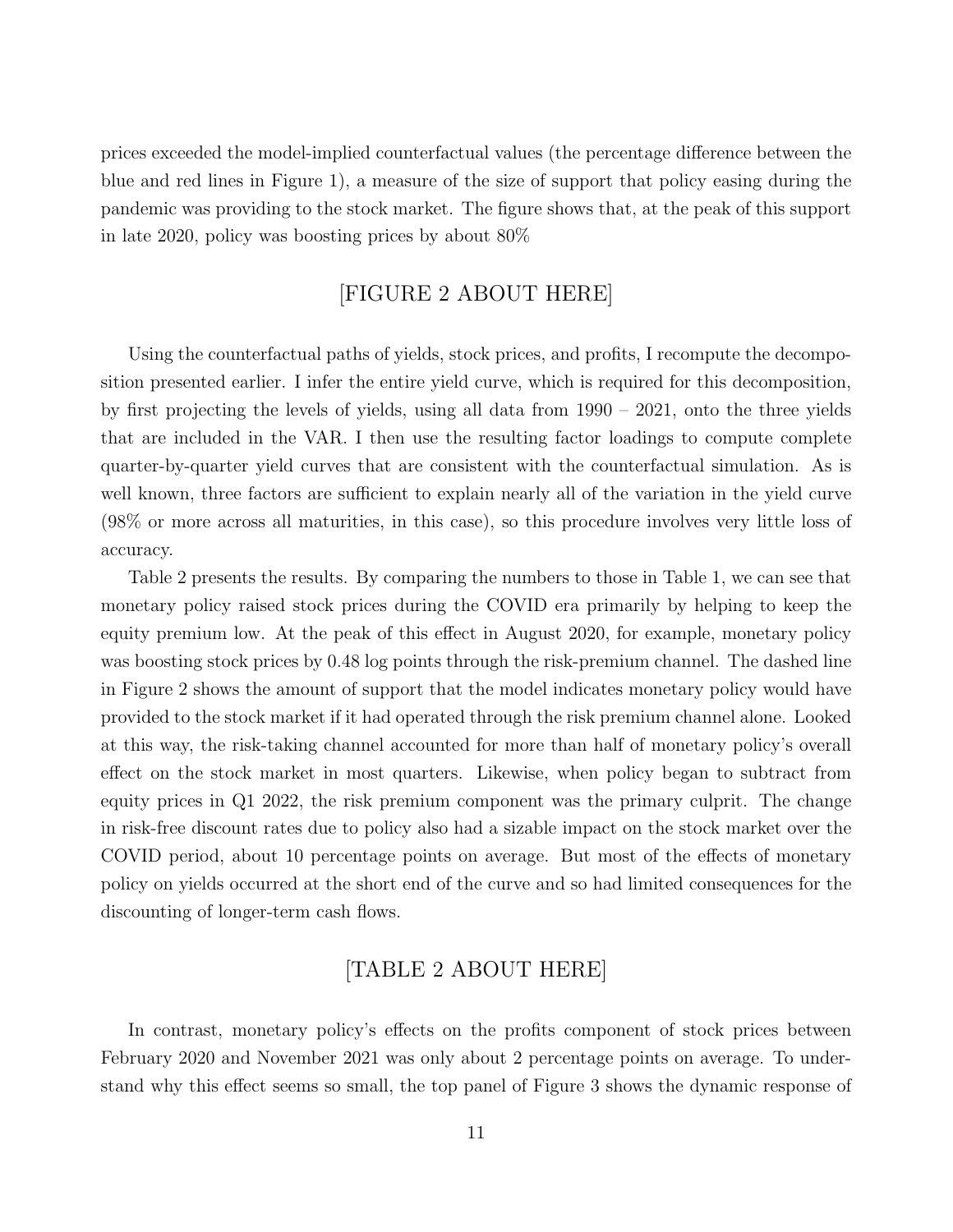log profits of the counterfactual policy shock shock that occurs in Q2 2020 (the largest shock in the simulation). The shock has a large and sustained negative effect on the expected path of profits. Initially, profits decline by nearly 30%, and they stay noticeably below their initial value for over ten years. Yet even this large move weighs relatively little in the overall composition of equity prices. The bottom panel of the figure shows the cumulative weight that each year's expected profits receives in the overall computation of  $V_t$  in equation (1), based on the discount curve in February 2020. The period over which profits are abnormally low following the shock—the first ten years or so of the projection—accounts for less than 20% of the overall value.

#### [FIGURE 3 ABOUT HERE]

## 5 Conclusion

This article has analyzed the behavior of the stock market during the two years following the onset of the COVID-19 pandemic. The stock market is important as a source of wealth for consumers, a source of financing for firms, a source of information for policymakers, and a source of interest for researchers. The analysis shows that the early decline and subsequent rally of equity prices was due in some part to shifting expectations for corporate profits but resulted mainly from a large swing in the equity risk premium. Meanwhile, the decline and rebound of the yield curve pushed against this tide, keeping prices somewhat higher that they otherwise would have been in early 2020 and somewhat lower in early 2022. Monetary policy helped prevent a much bigger catastrophe in stock prices, boosting the market by as much as 80% by the end of 2020. Although it worked through all three components of stock prices, its biggest effects were on the equity premium, consistent with a large risk-taking channel of monetary policy. Among other implications, the results suggest that monetary policy's effects on risk premia could be considered as a potentially key transmission channel in both empirical analyses and theoretical treatments of monetary policy.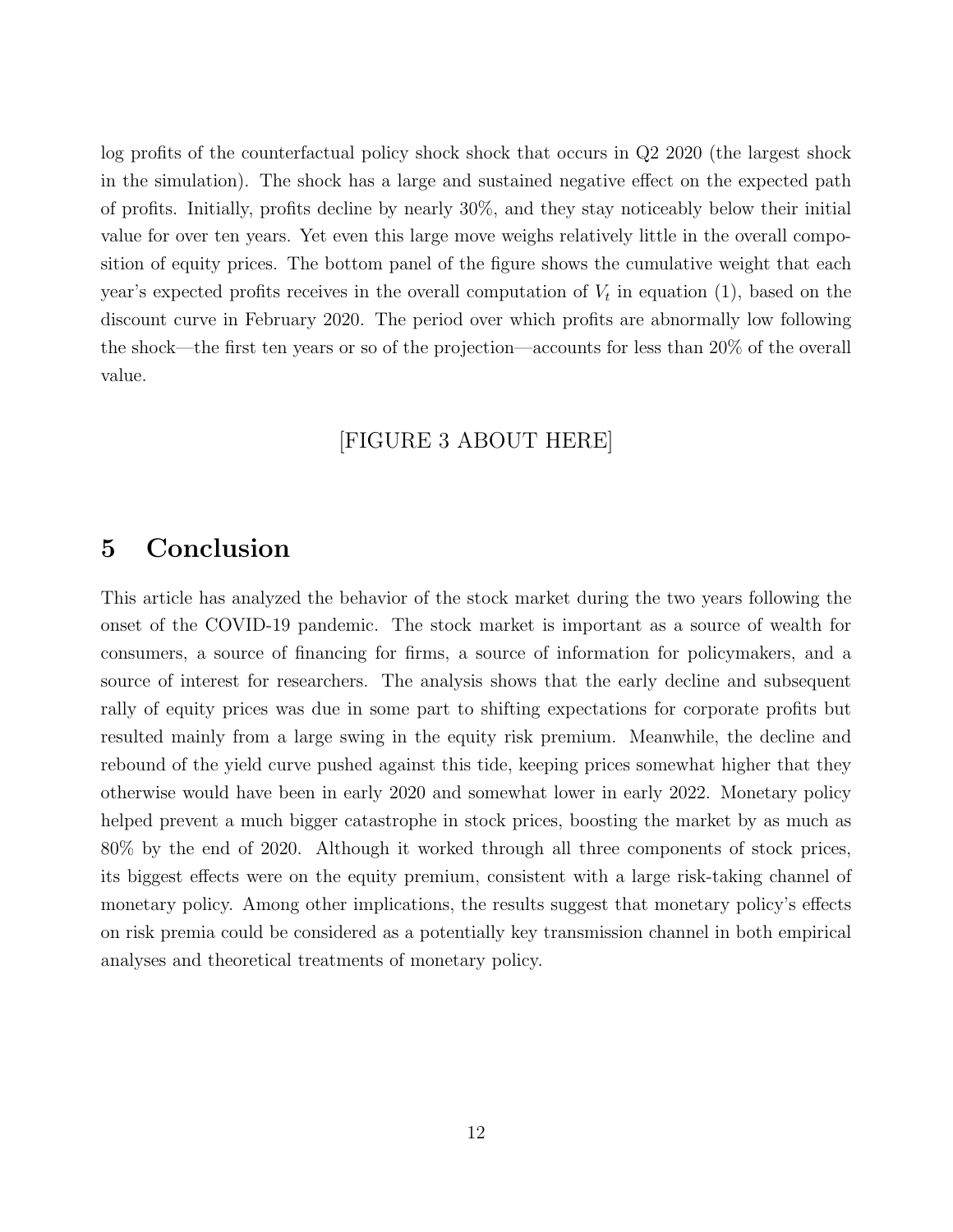## References

- [1] Adrian, T.; and Shin, H. S., 2010. "Financial Intermediaries and Monetary Economics." In Handbook of Monetary Economics vol. 3, B. Friedmand and M. Woodford, eds., Elsevier, pp. 601-50.
- [2] Bekaert, G.; Hoerva, M.; and Lo Duca, M., 2013. "Risk, Uncertainty, and Monetary Policy." Journal of Monetary Economics 60(7): 771-88.
- [3] Bernanke, B. S., and Kuttner, K., N., 2005. "What Explains the Stock Market's Reaction to Federal Reserve Policy?" Journal of Finance  $60(3)$ : 1221 – 57.
- [4] Borio, C. and Zhu, H., 2012. "Capital Regulation, Risk-Taking, and Monetary Policy: A Missing Link in the Transmission Mechanism?" Journal of Financial Stability 8(4): 236-51.
- [5] Campbell, J. Y. and Shiller, R. J., 1988a. 'Stock Prices, Earnings, and Expected Dividends." Journal of Finance  $43(3)$ :  $661 - 76$
- [6] Campbell, J. Y. and Shiller, R. J., 1988b. 'The Dividend-Price Ratio and Expectations of Future Dividends and Discount Factors." Review of Financial Studies 1 (3): 195-228.
- [7] Cieslak, A., and Schrimpf, A., 2019. "Non-Monetary News in Central Bank Communication." Journal of International Economics 118: 293-315.
- [8] Cox, J.; Greenwald, D. L.; and Ludvigson, S. C., 2020. "What Explains the COVID-19 Stock Market?" NBER Working Paper 27784 (September).
- [9] D'Amico, S., and Farka, M., 2011. "The Fed and the Stock Market: An Identification Based on Intraday Futures Data." Journal of Business and Economic Statistics 29(1): 126-37.
- [10] D'Amico, S., and King, T. B., 2017. "What Does Anticipated Monetary Policy Do?" FRB Chicago working paper 2015-10.
- [11] D'Amico, S.; King, T. B.; and Wei, M., 2016. "Macroeconomic Sources of Recent Interest Rate Fluctuations." FRB Chicago Chicago FedLetter 363.
- [12] Gertler, M. and Karadi, P., 2015. "Monetary Surprises, Credit Costs, and Economic Activity." American Economic Journal: Macroeconomics 7(1): 44-76.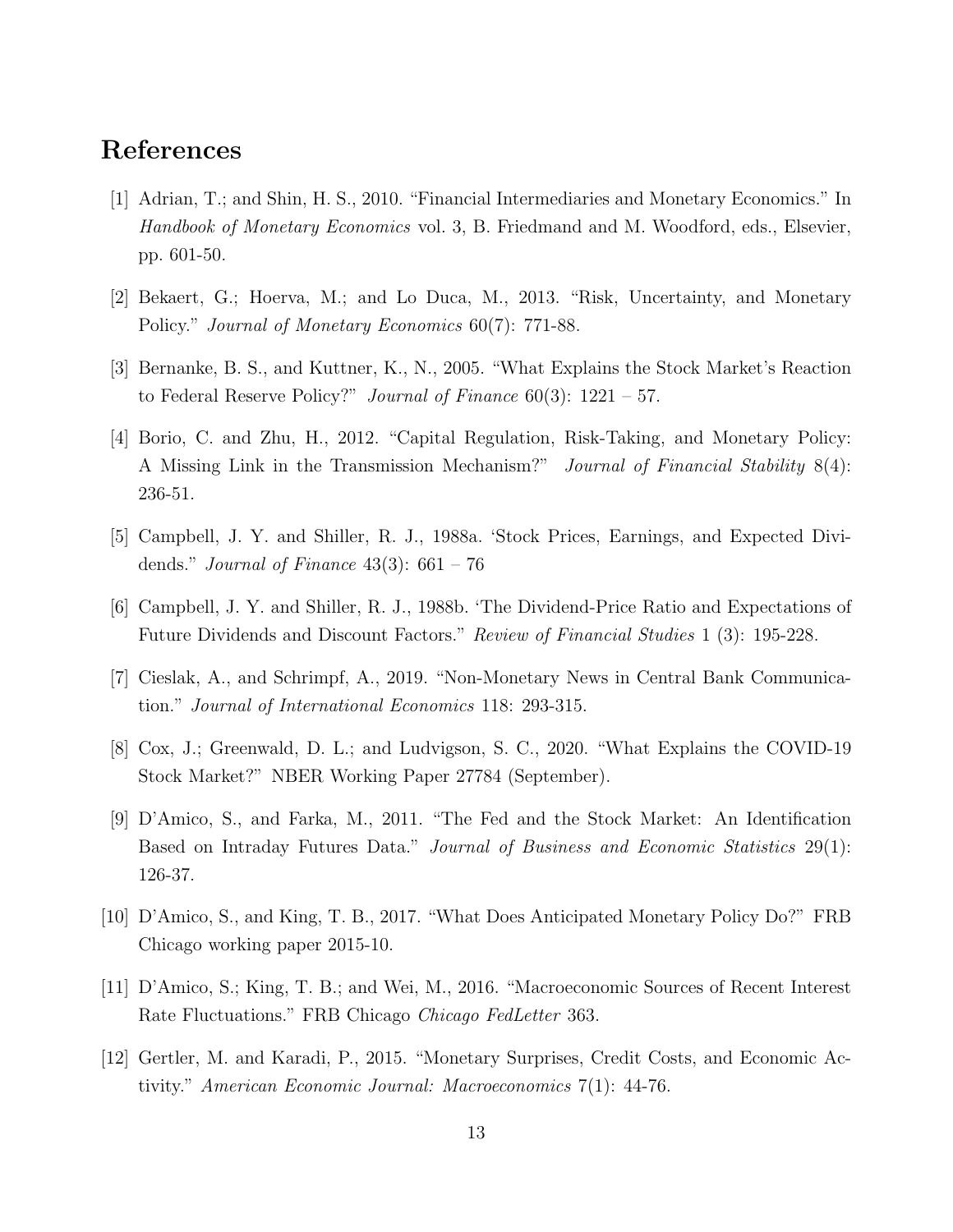- [13] Gormsen, N. J., and Koijen, R. S. J., 2020. "Coronovirus: Impact on Stock Prices and Growth Expectations." Review of Asset Pricing Studies 10(4): 574-97.
- [14] Gurkaynak, Sack, and Wright, 2007. "The U.S. Treasury Yield Curve: 1961 to the Present." Journal of Monetary Economics 54(8): 2291-2304.
- [15] Jimenez, G.; Onega, S; Peydro, J. L.; and Saurina, J., 2014. "Hazardous Times for Monetary Policy: What Do Twenty-Three Million Bank Loans Say about the Effects of Monetary Policy on Credit Risk-Taking?" Econometrica 82(8): 463-505.
- [16] Knox, B., and Vissing-Jorgensen, A., 2022. "A Stock Return Decomposition Using Observables." FEDS Working paper (March).
- [17] Jarocinski, M. and Karadi, P., 2020. "Deconstructing Monetary Policy Surprises—the Role of Information Shocks" American Economic Journal: Macroeconomics 12(2): 1-43.
- [18] Landier, A., and Thesmer, D., 2020. "Earnings Expectations during the COVID-19 Crisis." Review of Asset Pricing Studies 10(4): 598-617.
- [19] Matheson, T., and Stavrev, E., 2014. "News and Monetary Shocks at a High Frequency: A Simple Approach." Economics Letters 125(2): 282-6.
- [20] Nakamura, E. and Steinsson, J., 2018. "High-Frequency Identification of Monetary Non-Neutrality: The Information Effect." Quarterly Journal of Economics 133(3): 1283-1330.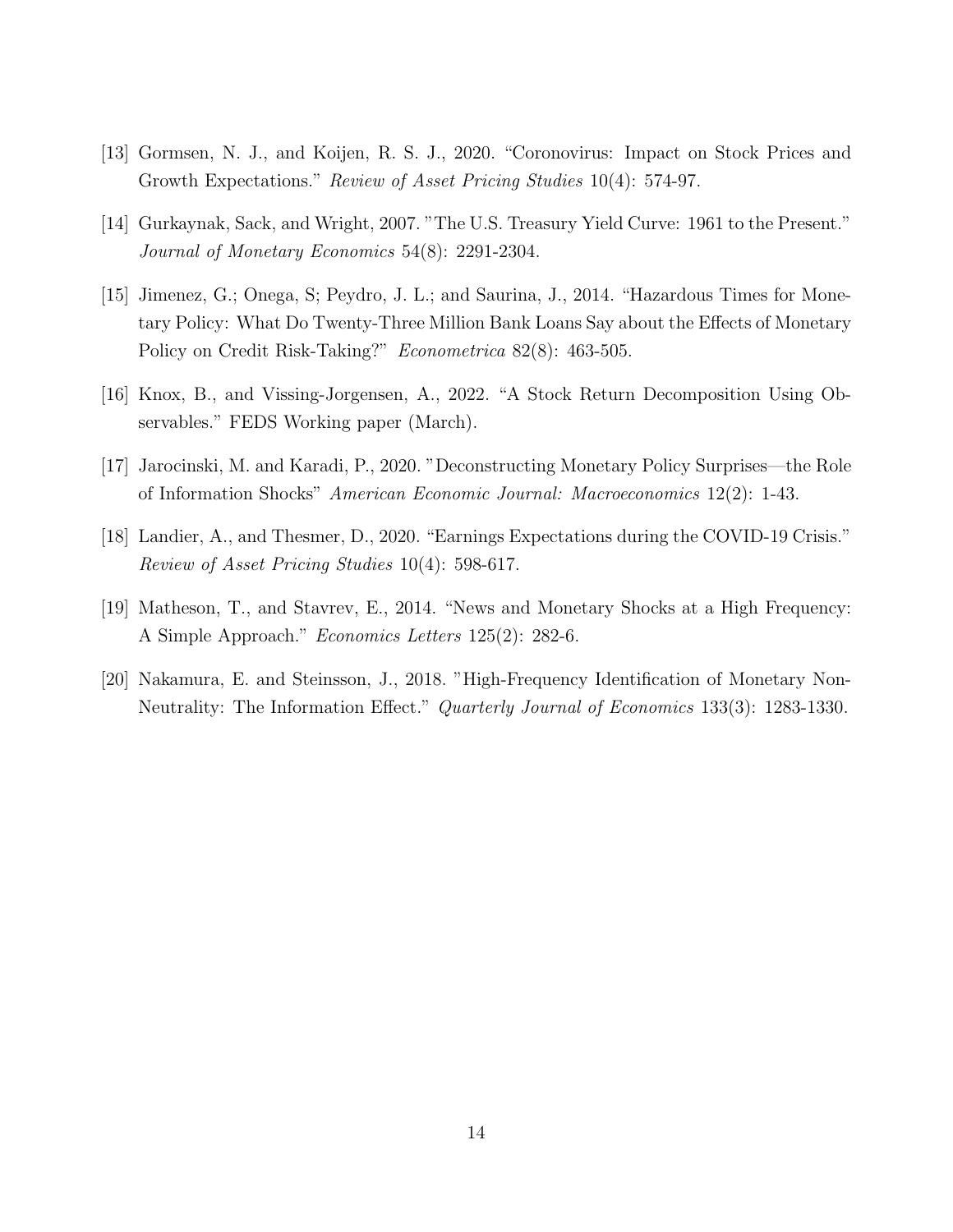|               | Cumulative log        | Change due to    | Change due to | Change due to risk |
|---------------|-----------------------|------------------|---------------|--------------------|
|               | change in stock price | expected profits | risk-free     | premium            |
|               | after Feb. 15, 2020   |                  | discounting   |                    |
| May 15, 2020  | $-0.172$              | $-0.187$         | $+0.347$      | $-0.306$           |
| Aug. 15, 2020 | $+0.008$              | $-0.057$         | $+0.238$      | $-0.167$           |
| Nov. 15, 2021 | $+0.348$              | $-0.040$         | $+0.042$      | $+0.352$           |
| Feb. 15, 2022 | $+0.276$              | $+0.159$         | $-0.188$      | $+0.309$           |

Table 1 – Decomposition of Stock Returns during the COVID period

*Note: Rows do not sum exactly because of a small approximation error.*

#### Table 2 – Counterfactual Stock Returns Holding Monetary Policy Fixed

*Cumulative changes under counterfactual*

|               | Cumulative log        | Change due to    | Change due to | Change due to risk |
|---------------|-----------------------|------------------|---------------|--------------------|
|               | change in stock price | expected profits | risk-free     | premium            |
|               | after Feb. 15, 2020   |                  | discounting   |                    |
| May 15, 2020  | $-0.555$              | $-0.210$         | $+0.250$      | $-0.576$           |
| Aug. 15, 2020 | $-0.559$              | $-0.086$         | $+0.131$      | $-0.644$           |
| Nov. 15, 2021 | $+0.103$              | $-0.056$         | $-0.037$      | $+0.199$           |
| Feb. 15, 2022 | $+0.387$              | $+0.163$         | $-0.214$      | $+0.441$           |

*Estimated effects of policy (difference from Table 1)*

| May 15, 2020  | $+0.383$ | $+0.023$ | $+0.097$ | $+0.270$ |
|---------------|----------|----------|----------|----------|
| Aug. 15, 2020 | $+0.567$ | $+0.029$ | $+0.107$ | $+0.477$ |
| Nov. 15, 2021 | $+0.245$ | $+0.016$ | $+0.079$ | $+0.153$ |
| Feb. 15, 2022 | $-0.111$ | $-0.004$ | $+0.026$ | $-0.132$ |

*Note: Rows do not sum exactly because of a small approximation error.*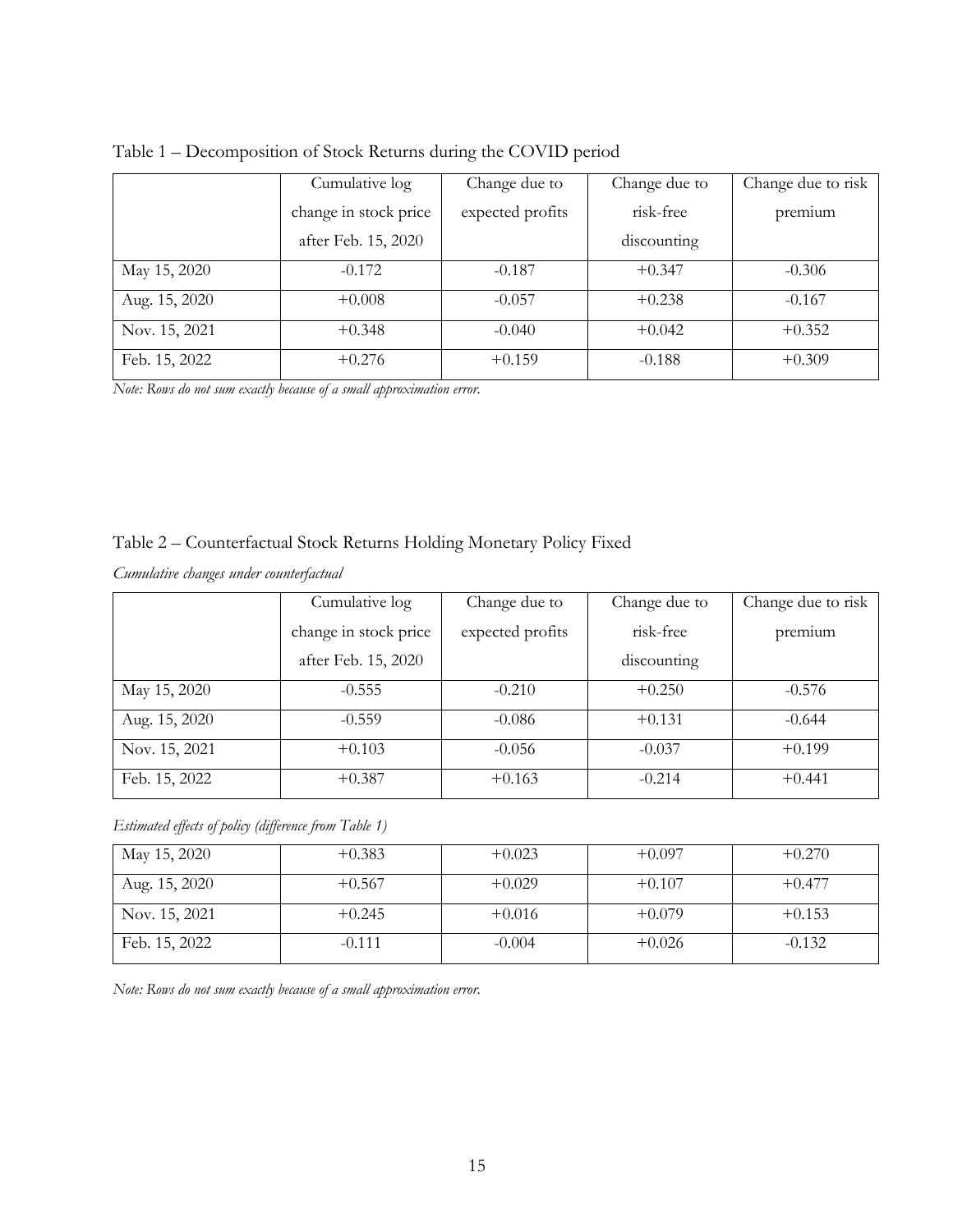

#### Figure 1. Observed and Counterfactual Paths of Bond Yields and Stock Prices

Blue lines – observed data Red lines – counterfactual simulation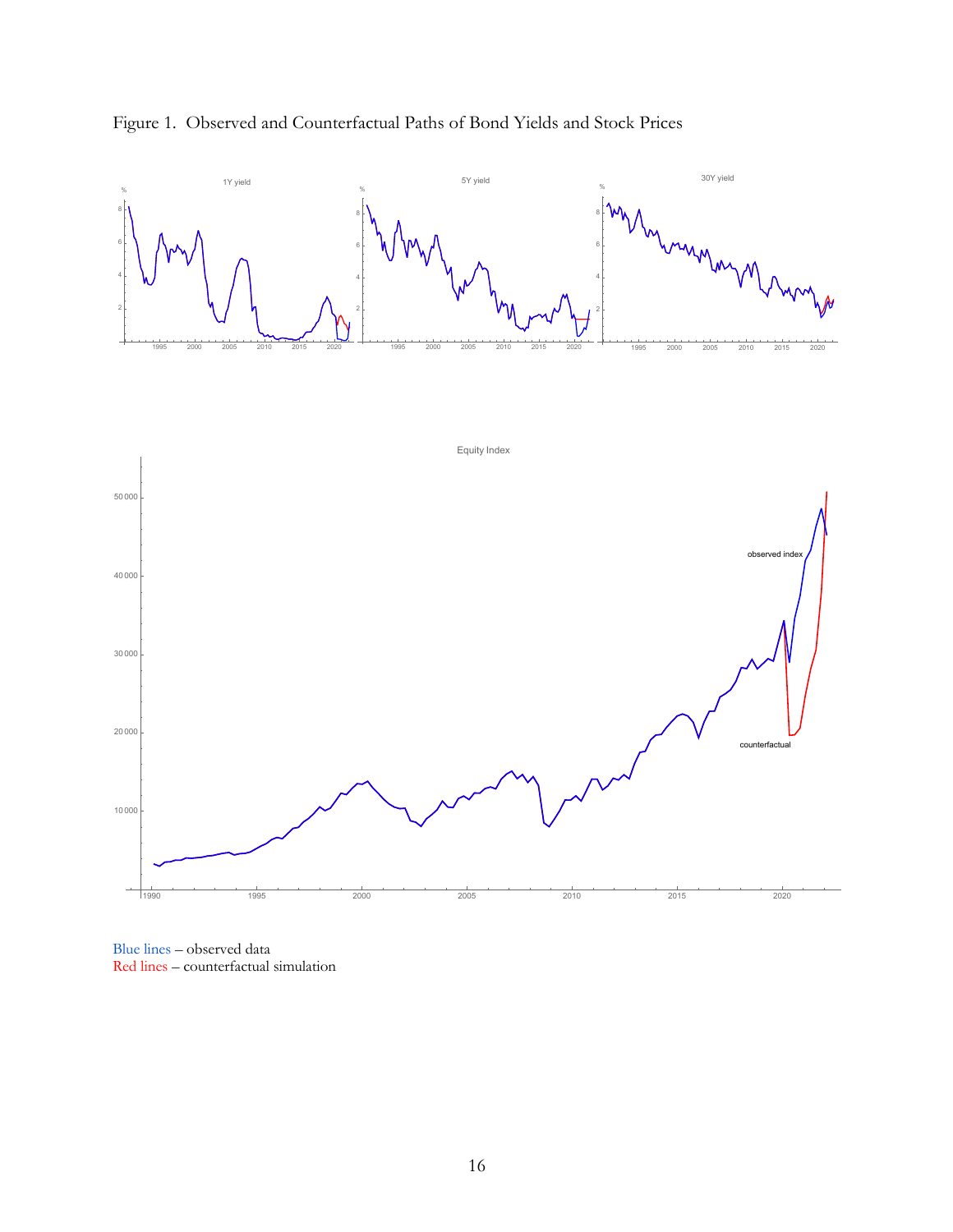

Figure 2. Cumulative Percentage Impact of Monetary Policy on Stock Prices since February 2020